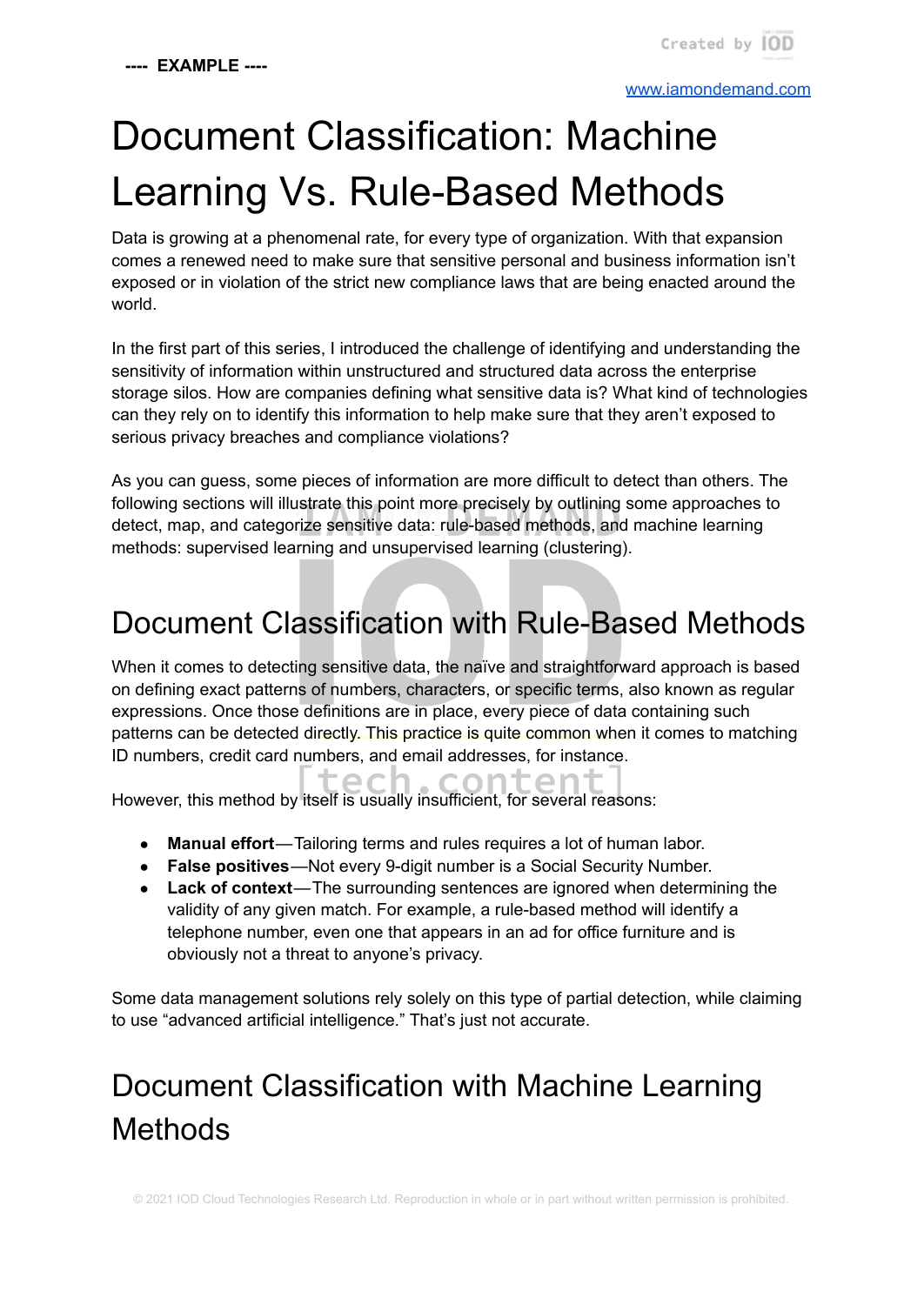### Document Categorization with Supervised Learning

To achieve a holistic and meaningful data mapping, the ability to automatically categorize files according to their content is a huge milestone. This is made possible with a specific type of machine learning: supervised learning.

Supervised Learning is the machine learning task of inferring a mapping between data inputs and outputs based on ground-truth samples of input-output pairs.

How it works in a nutshell: Natural Language Processing techniques such as bag of words and word embedding enable the transformation of each arbitrary piece of text into a fixed-size numerical vector representation. Then, machine and deep learning algorithms are trained with the input of labeled data samples—sets of texts (documents) and their corresponding labels (categories).

In other words, a supervised machine learning pipeline uses a small set of labeled data in an attempt to generalize the essence of the categorization task in order to correctly classify even never-seen-before sets of documents.

#### **Out-of-the-Box Categorization**

Many types of documents are common in organizations: invoices, NDAs, resumes etc. For an AI system to detect and identify such documents correctly:

- The documents' content (text or image) can be scanned and interpreted.
- No custom specification is required from the organization.

For this purpose, a ready-to-use machine learning based categorization mechanism can be trained to detect dozens of predefined categories.

#### **Custom Categorization**

In addition to typical document categories, every organization is also likely to have its own unique way to divide categories of interest. There's a flexible solution to do this that only requires each organization to initially train a supervised learning model that learns to differentiate and categorize according to the unique organizational policy, using uploaded documents as data samples for the model. Later, more categories and samples can be added to update the model's predictive ability over time. Yet, such a solution may introduce some further challenges for the organization:

- How to figure out which categories exist?
- Where to obtain training samples?

Any experienced data scientist would tell you that collecting and labeling training data is one of the most crucial yet demanding steps in developing machine learning solutions. Not surprisingly, even with frameworks that only require data samples, CIOs (Chief Information Officers) in charge of managing and protecting their enterprises' data sometimes find it difficult to gather a representative set of samples of documents from different departments.